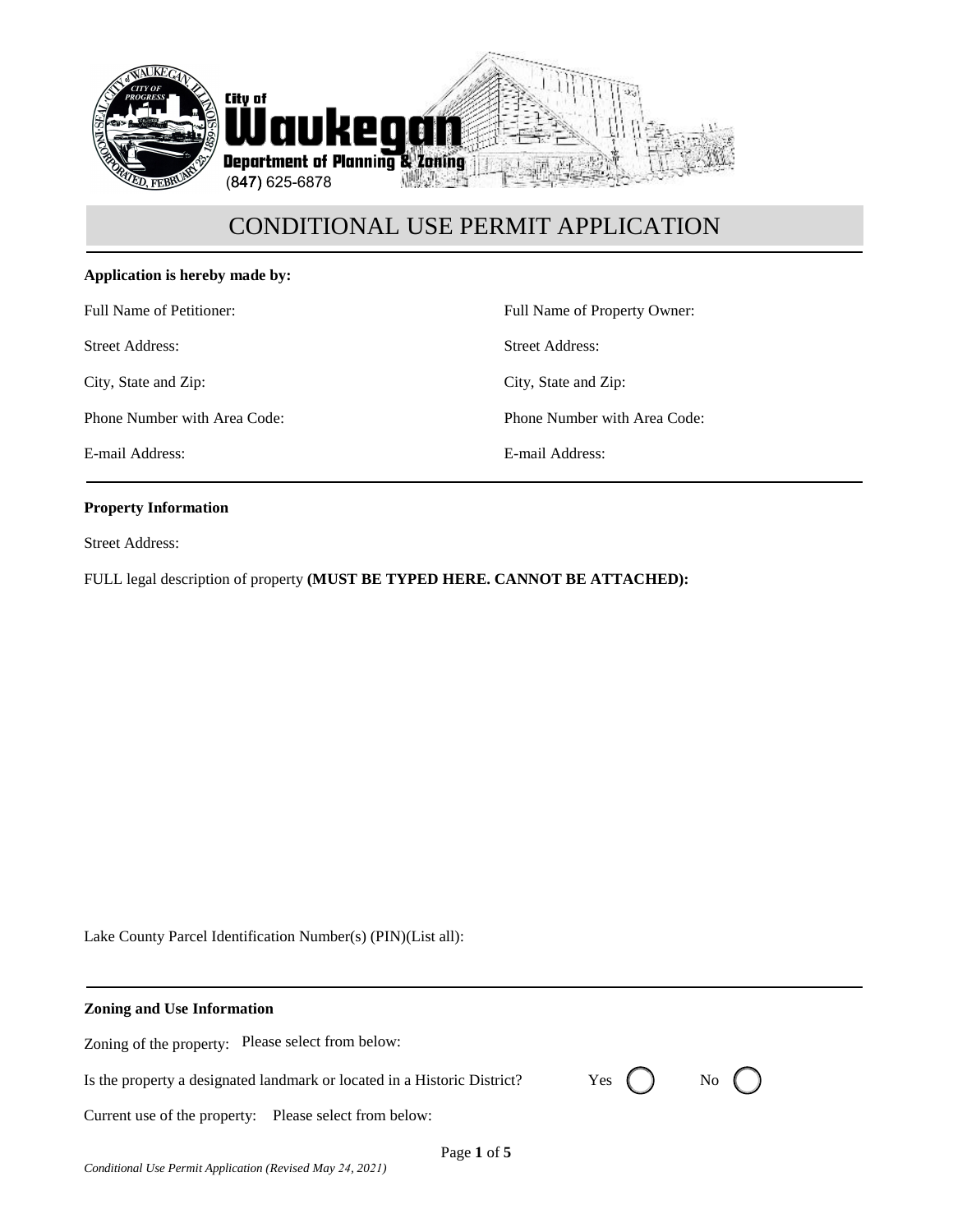Please identify the proposed use of the property that warrants this application for a Conditional Use. Provide, **IN NARRATIVE DETAIL (do not list your answers)**, the type of operation that you are proposing including, but not limited to, all of the following that apply: years of experience related to this conditional use, hours of operation, total number of parking spaces, square footage of building occupied, total seating capacity of building (such as a restaurant, banquet facility, or auditorium), zoning of adjacent properties, fencing or landscape buffering proposed (if a business next to a residential district), landscaping proposed, dumpster location and screening of, hours and/or days when you expect the operation to be at its peak capacity, such as high traffic volume (whether vehicular or pedestrian in nature), what you consider to be peak capacity and at what time(s) and on what day(s), and any other information you feel is beneficial to know.

## **Findings of Fact**

The City of Waukegan Zoning Ordinance, under Section 3.11-7, requires that the Planning and Zoning Commission take into consideration the factors listed below in making its recommendation to the City Council. As the applicant, you must demonstrate why the proposed conditional use is appropriate. The burden of proof for a conditional use rests with the applicant. Each of the questions below must be addressed as part of the application. If you believe a particular factor does not apply to the proposed use or property in question, indicate "Not applicable" and explain why it does not apply.

1. Describe how the conditional use will not be injurious to the use and enjoyment of other property in the immediate vicinity for the purposes already permitted, nor diminish and impair property values within the neighborhood. *Please explain in detail how the surrounding neighborhood will benefit from the proposed conditional use, whether that is by redeveloping a blighted parcel or by using measures to improve the compatibility of the use with surrounding uses. A blighted parcel can include, but are not limited to, abandoned buildings, severely neglected buildings, vacant lots collecting rubble or garbage or buildings housing dangerous or illegal uses.*

2. Describe how the establishment, maintenance, or operation of the conditional use will not be detrimental to, or endanger the public health, safety, morals, comfort, or general welfare. *For example, what measures will you take to minimize any harmful or negative aspects that result from the proposed conditional use that may impact neighbors? Please note that "neighbors" can mean adjacent landowners, land uses, and the larger neighborhood area.*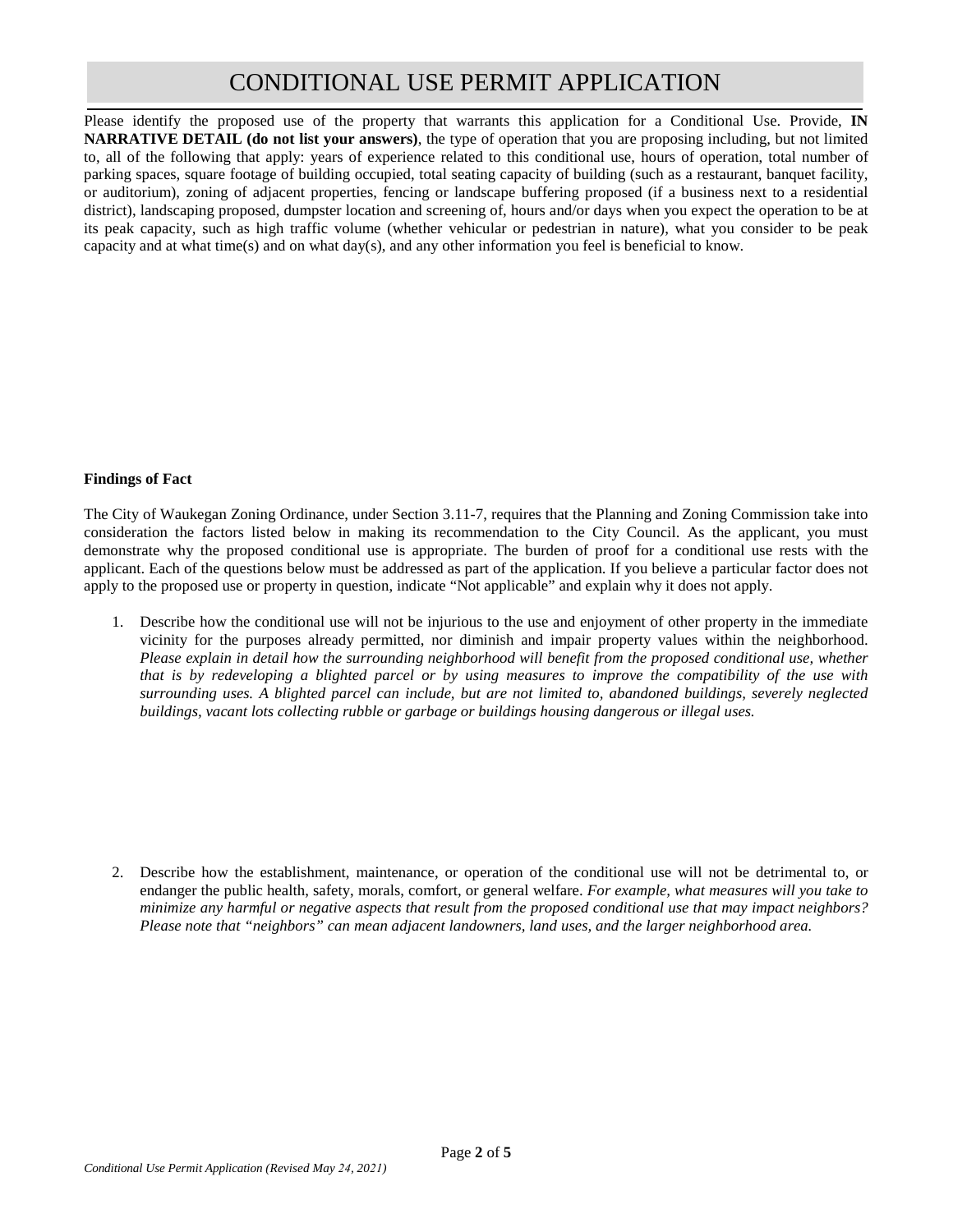**Findings of Fact (cont.)** 

3. Describe how adequate measures have been or will be taken to provide ingress and egress so designed as to minimize traffic congestion in the public streets. *Please explain how you will minimize increases in traffic congestion and circulation problems. Also explain ways that access issues will be improved due to the design, locations, or special proposal of the conditional use. Please be as specific and detailed as possible in this explanation.*

4. Describe how the establishment of the conditional use will not impede the normal and orderly development and improvement of the surrounding properties for uses permitted in the district. How does the proposed conditional use preserve the essential character of the area in which it shall be located? *Please describe how the proposed conditional use is not in conflict with the uses on neighboring properties. Essential character refers to overall intensity, style, appearance, or form already established in the area.*

5. Describe how the proposed conditional use, in all other respects, will conform to the applicable regulations (i.e., parking, landscaping, setbacks, lot coverage, and lot area) of the district in which it is proposed to be located. *Please elaborate on how you will comply with as many sections of the Zoning Ordinance as possible. In order to answer this question, you will need to read the requirements of both the zoning district in which this conditional use will be located and any other additional regulations and standards.*

*As noted in this application, a site plan is required. You may use this site plan as part of your response to this question. A site plan is helpful because it allows you to demonstrate visually how you will conform to the regulations. Not all requirements can be shown on a site plan, however. In addition to the site plan, a written explanation of how you will conform to these regulations and standards is necessary.*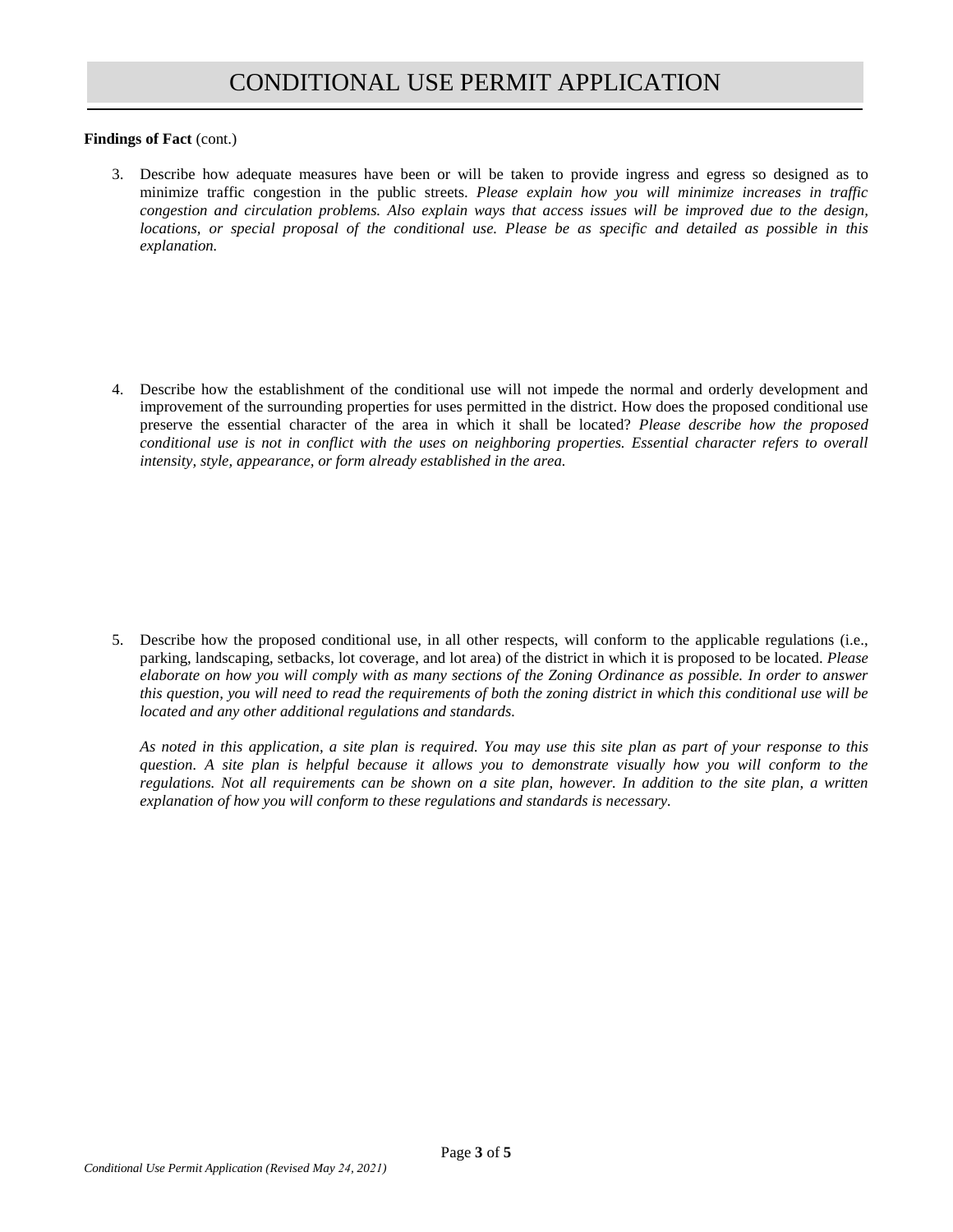#### **Signatures and Notary Seal**

I (We) certify that all of the above statements and statements on any documents or drawings submitted herewith are true to the best of my (our) knowledge and belief.

Name of Applicant Signature of Applicant and Date

Name of Property Owner Signature of Property Owner and Date

## **SIGNATURE BY THE PROPERTY OWNER GRANTS ACCESS TO THE PROPERTY IN QUESTION TO THE CITY OF WAUKEGAN, ITS STAFF, COMMISSION AND CITY COUNCIL MEMBERS.**

**NOTARY**

STATE OF  $\overline{\phantom{a}}$ 

COUNTY OF  $\qquad$ 

I, the undersigned, a Notary Public, in and for said County, in the State aforesaid, DO HEREBY CERTIFY THAT

) SS.

## (NAME OF APPLICANT)

is/are personally known to me, that said person(s) appeared before me this day in person and severally acknowledged that he/she/they signed and delivered the forgoing owners authorization above as his/her/their free and voluntary act for the uses and purposes herein set forth.

Given under my hand and Notary Seal, this  $\frac{1}{2}$  day of  $\frac{1}{2}$  ...  $\frac{20}{2}$ .

Signature of Notary Public

NOTARY SEAL